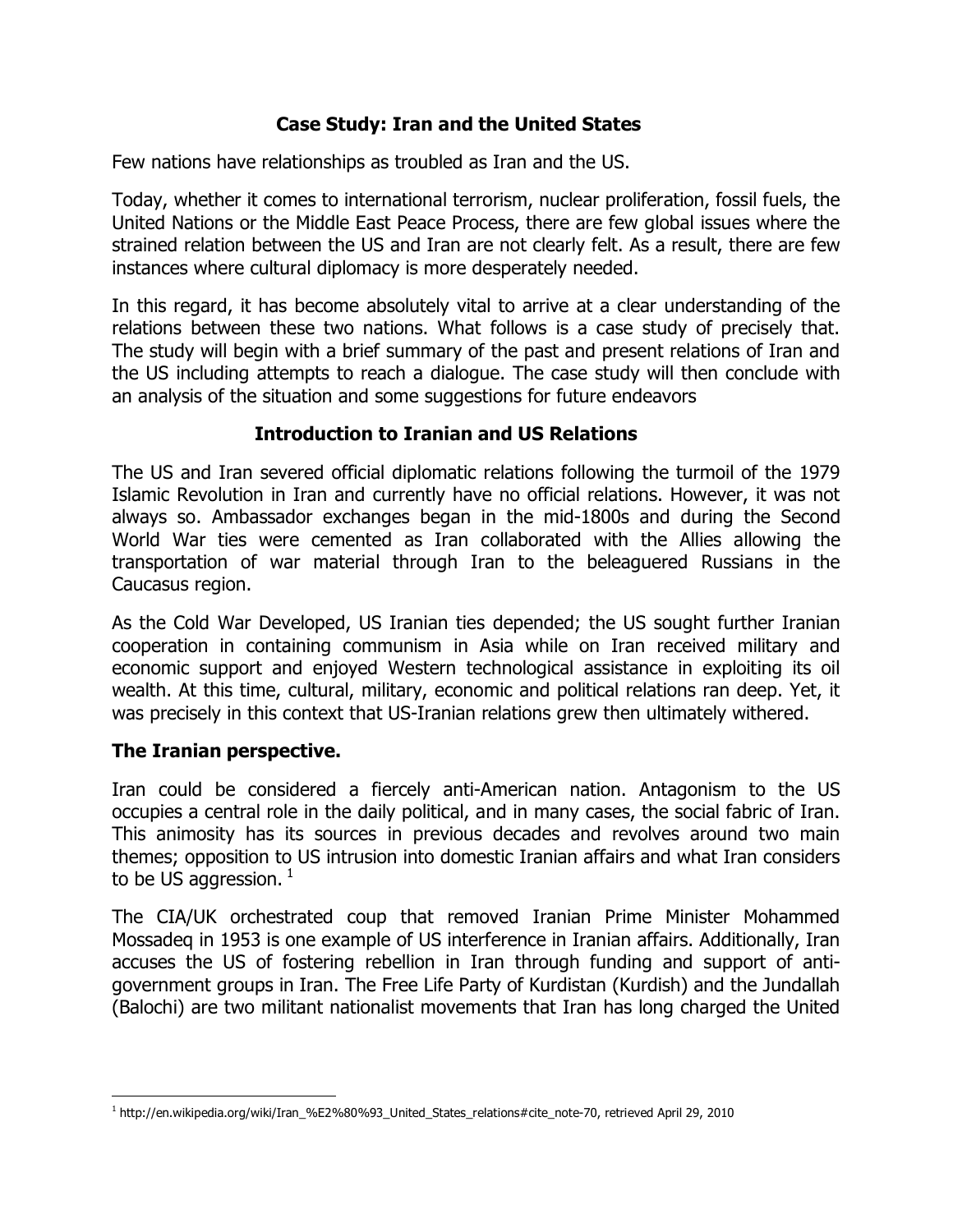States with funding.<sup>2</sup> In addition, Iran charges that the US has played a role in the demonstrations against the 2010 Presidential elections in Iran

Military aggression is another issue that lies at the top of Iran's list of grievances. During the Iran-Iraq War (1980-1988) most of the world's nations supported moderate Iraq against radical Iran. Yet Iran resents the US support of Iran's enemy during this war in particular. Specifically, Iran continues to carry a grudge over the US supplying Iraq with the chemical weapons it used during the war.  $3$ 

Adding fuel to the fire, in July of 1988, US guided missile Cruiser the *USS Vincennes* on station in the Persian Gulf mistakenly shot down Iranian Airlines flight 655 killing 290. The US maintains the downing was a case of mistaken identity with the Iranians considering it a deliberate act of war and another example of US aggression.

A final major sticking point is the economic sanctions that the US has placed on Iran. Starting under the Carter administration, the US has steadily increased its sanctions regime in place. These sanctions prohibit the transfer of much-needed military and petroleum technology as well as prohibiting US companies and individuals from investing in or doing business with Iranian nationals and companies.<sup>4</sup>

In short, in Iranian political thought, anti-American sentiments run deep. The list of grievances is long; foreign intervention, coups, military aggression, support of Iraq and not to mention a perceived political disrespect for the Iran itself and accusations of American attempts of global hegemony. Recently a senior Iranian diplomat summed up the Iranian view,

"Our biggest problem with the U.S. is its arrogance. The United States thinks itself the commander in chief of the entire world and thinks it has the right to dictate to everyone what to do and how to act. That's arrogant and disrespectful. We reject this."

These are the major issues that lie at the center of Iranian and US relations.<sup>5</sup>

### **The American Perspective**

 $\overline{a}$ 

Despite the cooperation of the 40s, 50s and 60s, it was the overthrow of the US Embassy in Tehran in 1979 and the subsequent 444-day hostage crisis which severed American and Iranian relations. However, according to the United States, tensions with Iran are perpetuated by Iran's current conduct rather than events that occurred 30 years ago. Today it's Iran's nuclear program and support for international terrorism, which the US considers to be one of the major the obstacles to the resumption of US-Iran relations.<sup>6</sup>

 $2$  http://news.bbc.co.uk/2/hi/8537567.stm, retrieved April, 28, 2010.

<sup>&</sup>lt;sup>3</sup> http://www.iranchamber.com/history/articles/arming\_iraq.php,retrieved April 21, 2010

<sup>4</sup> http://www.ustreas.gov/offices/enforcement/ofac/programs/iran/iran.pdf, retrieved February 27, 2010

<sup>&</sup>lt;sup>5</sup> http://online.wsj.com/article/SB123861706862379499.html,retrieved March 29, 2010

<sup>6</sup> http://www.state.gov/r/pa/ei/bgn/5314.htm,retrieved April 21, 2010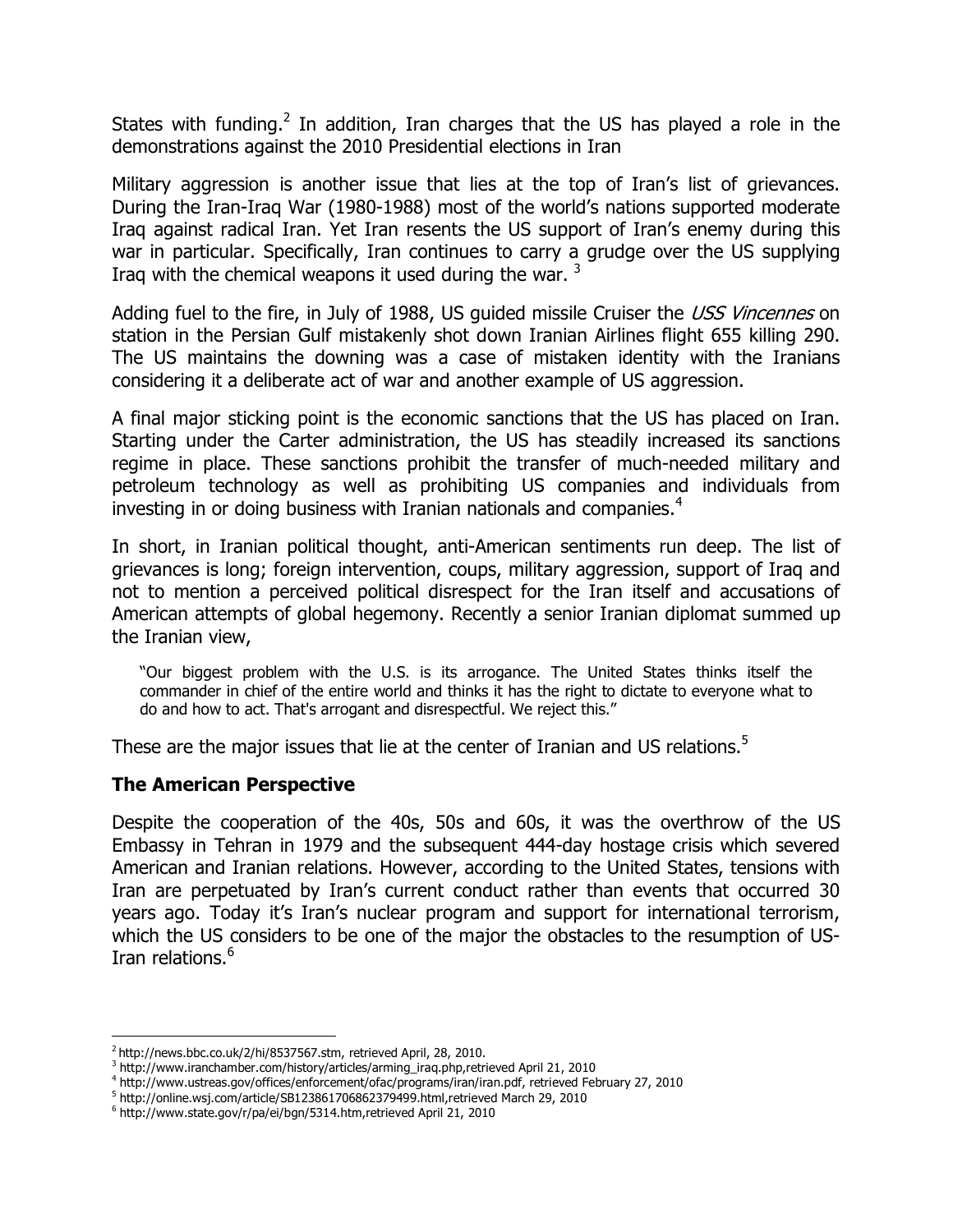Currently, Iran's nuclear program might be the single greatest impediment to the resumption of US-Iranian relations. According to the US, Iran has been developing a clandestine nuclear weapons program under the guise of an effort to acquire atomic energy. Iran contends that their program is peaceful. Nevertheless, the US sites a series of inconsistencies and failure to meet AEIA requirements. This case is currently being played out.

Iran's alleged support for international terrorism is another major point of contention. According to the US Department of State, the government of Iran is a Designated State Sponsor of Terrorism. This means that Iran provides support for groups who target civilians for political goals.<sup>7</sup> For the most part, this support amounts to the arming, funding, training, or providing sanctuary to those groups. The United States alleges that Iran supports terrorism primarily through its proxies, two well-known ones being Hezbollah and Hamas. Inside Iran there is the Iranian Revolutionary Guards Corp (IRGC) which the US also is considering labeling a terrorist organization do to its provision of terrorist training and support to groups active in areas such as Georgia, Chechnya, the Balkans and the wider Middle East. $8$ 

Furthermore, the United States charges Iran with supporting groups that have committed terrorist attacks upon the US specifically. Two such cases are; the April 1983, bombing of a US Embassy in Beirut with a loss of over 60 lives and the October 1983, suicide bombing of a US Marine barracks in Beirut with a loss of 299 lives. The US believes Iran to be responsible for planning and coordination these attacks and civil cases have been brought against Iran.<sup>9</sup> In American eyes, Iran's support for international terrorism, its nuclear weapons program and its vitriolic anti-Western policy creates a 'perfect storm' which the US simply cannot ignore.

# **Iran-US Relations: Missed Opportunities**

As the open military clashes of the 1980s subsided each side entrenched themselves and a type of Cold War developed. As a result, Iranian and American relations are difficult to outline as they did not follow a linear path. Often disagreements ran parallel to breakthroughs. Additionally, on both sides, regular changes in Presidents and global issues have left both nations with a somewhat incoherent strategy to each other. However, as the Twentieth Century closed each nation seemed to be sending out feelers in order to gauge the chances of a re-establishment of relations on their own terms.

# **Khatami, Clinton and Bush**

 $\overline{a}$ 

The 1990s saw a slight thawing of relations between the two nations. This was possible largely in part due to the election of Mohamed Khatami in 1996. Viewed by many as a

<sup>&</sup>lt;sup>7</sup> Raphael F. Perl, "Terrorism, the Future and US Foreign Policy". Issue Brief: 95112, Congressional Research Service, Washington D.C. (December 9, 1996). Retrieved, April 13, 2010

<sup>&</sup>lt;sup>8</sup> http://www.savekosovo.org/default.asp?p=4&leader=0&sp=137, retrieved April 28, 2010

<sup>9</sup> http://news.google.com/newspapers?nid=1310&dat=19831024&id=yG0VAAAAIBAJ&sjid=TukDAAAAIBAJ&pg=6694,6471412, retrieved April 5 , 2010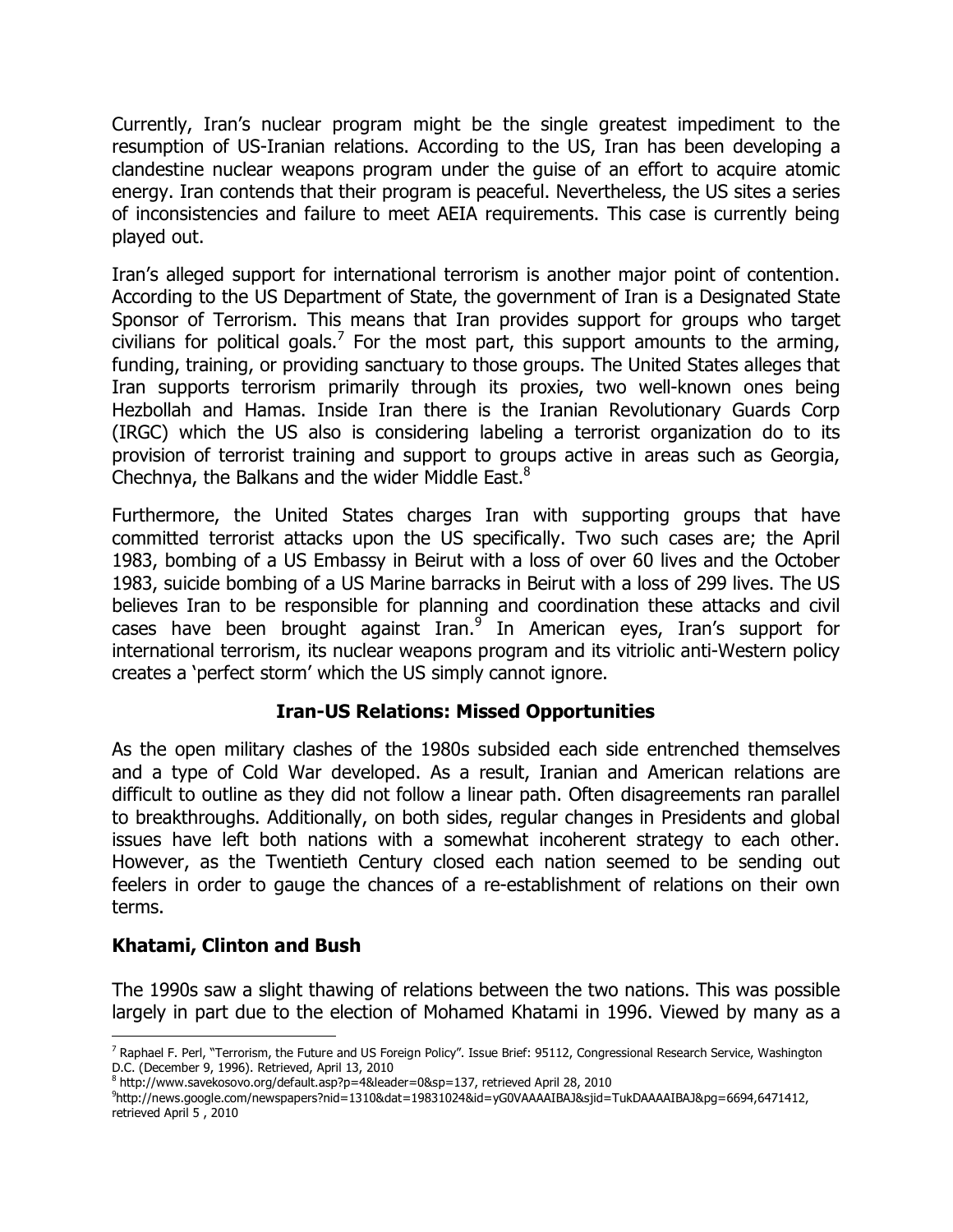moderate reformer, Khatami made peace overtures to the United States.<sup>10</sup> For example, in an interview with CNN's Christianne Amanpour, Khatami proposed cultural exchanges between the US and Iran hoping to the 'crack the wall of mistrust'.<sup>11</sup> The United States accepted this offer and the two nations began hosting athletic-based cultural exchanges beginning in  $1996.<sup>12</sup>$ 

Around the same time, the US also lifted some of the sanctions on Iran and US Secretary of State Madeline Albright invited Iranian diplomats to 'draw up a road map to normalized relations'. As the cultural exchanges continued, Albright publicly described the US's role in the 1953 coup as 'regrettable'.<sup>13</sup> In 2005, Khatami ran for election but lost to Mahmoud Ahmadinejad.

### **Amadinejad and Bush**

Anyone familiar with the Presidencies of Mahmoud Ahmadinejad and George W. Bush will not be surprised to learn that US-Iranian relations did not improve markedly during their terms in office.

Perhaps the first indication of this trend was Bush's now infamous Axis of Evil speech that he gave in 2002 while Khatami was still President of Iran. During this speech Bush directly identified Iran, due to its support of terrorism and nuclear ambitions, as being a clear threat to international security, labeling them a member of an 'axis of evil'.<sup>14</sup> Many analysts suggest this speech dealt a death-blow to the nascent reform movement in Iran. $15$ 

As strange as it might seem, the 2003 US invasion of Iraq actually brought the US and Iran closer. On some level, it has obligated the US to recognize (perhaps tacitly) that Iran is a regional power and ultimate success in Iraq or Afghanistan will only be achieved with Iranian cooperation.<sup>16</sup> In April of 2003, at the outset of the war with Iraq, Iran approached the United States with what is now known as the "Grand Bargain".<sup>1</sup> This offer was officially presented through the Swiss Embassy in Tehran which represents US interests in Iran. Iran sought; a lifting of the crippling US sanctions, diplomatic recognition of Iran, discontinuation of the US funding of domestic Iranian opposition groups and an end to the US policy of regime change in Iran.<sup>18</sup> In return, Iran offered to accept a two-state solution regarding Israel and Palestine, to reduce the funding of what the US considered terrorist organizations, pledged cooperation with the US in Iraq and Afghanistan and finally offered to enter into a Persian Gulf security

<sup>10</sup> http://news.bbc.co.uk/2/hi/middle\_east/1373476.stm, retrieved April 12, 2010

l

<sup>11</sup> http://edition.cnn.com/WORLD/9801/07/iran/interview.html

<sup>&</sup>lt;sup>12</sup> http://www.farsinet.com/news/sports.html#wrestling, retrieved April 4, 2010

 $13$  http://edition.cnn.com/TRANSCRIPTS/0004/19/i\_ins.00.html, retrieved April 26, 2010

<sup>&</sup>lt;sup>14</sup> http://transcripts.cnn.com/2002/ALLPOLITICS/01/29/bush.speech.txt/, retrieved April, 26, 2010

<sup>15</sup> http://www.hartford-hwp.com/archives/45/286.html, April 12, 2010

<sup>&</sup>lt;sup>16</sup> http://www.csis-scrs.gc.ca/pblctns/cdmctrch/20090605-eng.pdf, retrieved March 19, 2010

<sup>&</sup>lt;sup>17</sup> http://www.commondreams.org/headlines06/0525-05.htm, retrieved March 20, 2010

<sup>&</sup>lt;sup>18</sup> http://www.commondreams.org/headlines06/0525-05.htm, retrieved March 20, 2010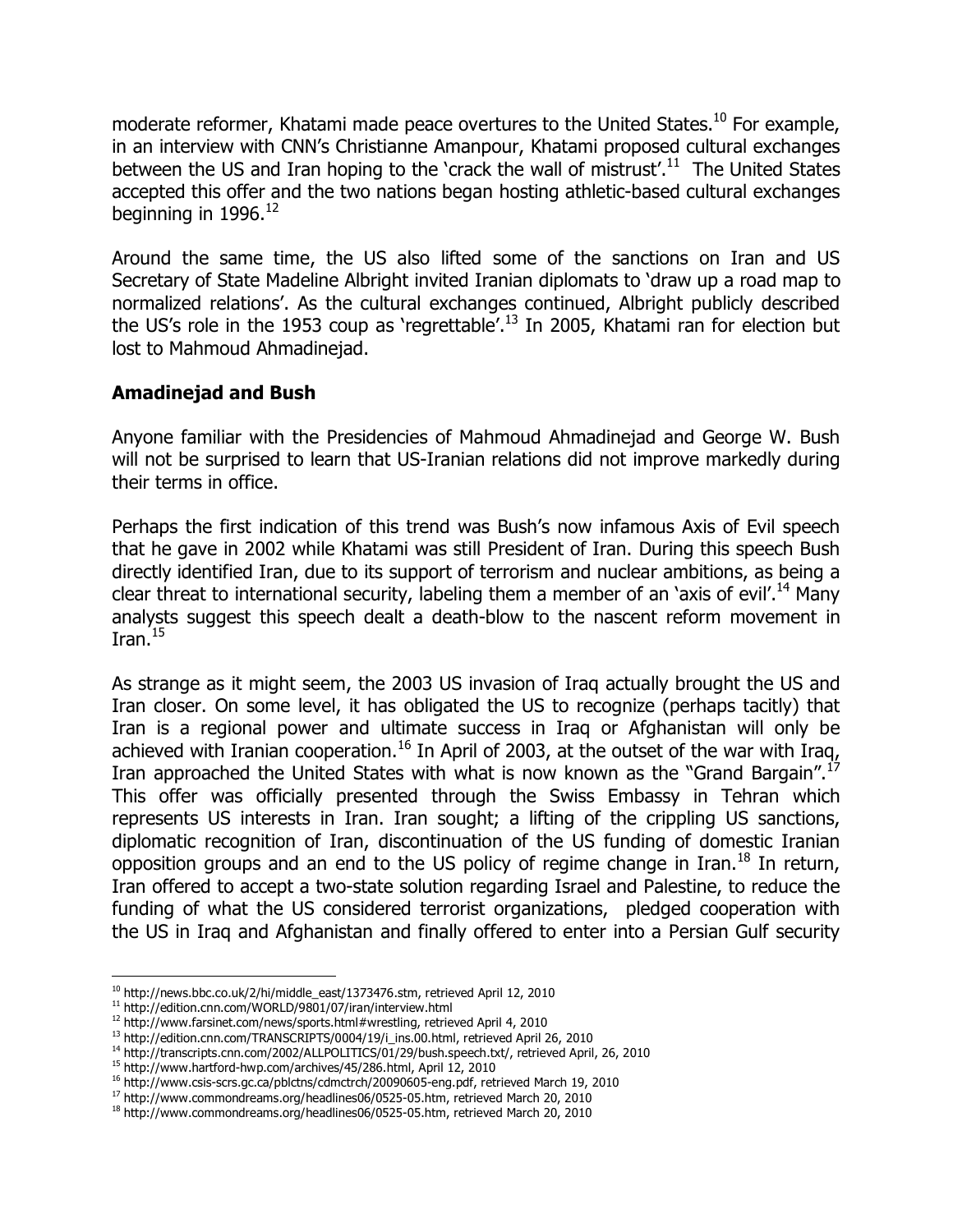agreement which, in theory, would have voluntarily brought an end to Iran's nuclear program.

The diplomats involved met and the US believed the offer to be sincere. They then passed a report on to Colin Powell, then Secretary of State, who agreed the offer was significant but rejected it as "a non-starter". The Hawks in the Whitehouse ignored the offer as they felt it made no real concessions on the issues the US deemed significant.<sup>19</sup>

It is therefore surprising that in May of 2006, Iranian president Amadinejad again sent a letter to US President George W. Bush suggesting a meeting where both could discuss Iran's nuclear program.<sup>20</sup> In September of the same year, Ahmadinejad challenged Bush to a debate at the United Nations. Both offers were considered publicity stunts and as they, again, made no clear concessions on the necessary issues, were rejected by the US. White house representative quipped, "No, there will be no steel-cage grudge match between Bush and Ahmadinejad. $n^2$ <sup>1</sup> At the end of the Bush administration relations remained hostile.

#### **Present**

l

To many people the 2008 election of Barak Obama to the United States Presidency signaled a shift in American foreign policy. While this remains to be seen Obama has undoubtedly changed the tone. Obama declared meeting and negotiating with Iran as one of his campaign platforms.<sup>22</sup>

More recently Obama has poetically verbalized the obstinate American position of in his first interview as US President symbolically given to Middle Eastern News Agency stating, ""If countries like Iran are willing to unclench their fist, they will find an extended hand from us.<sup>"23</sup> In short, from the American perspective, the names might have changed but the game has not.

Regardless of Ahmadinejad's congratulatory message to Obama upon his election, the Iranian position also remains unchanged.<sup>24</sup> Another senior Iranian diplomat answered a question about potential negotiations between the US and Iran,

 "Our idea of negotiation is mutual respect. They should know by now that they can't impose their will on Iran. If they don't change their attitude then negotiations are meaningless. If America wasn't arrogant, they would send an answer to Mr. Ahamdinejad's congratulatory letter to President Obama. Manners dictate that when someone says hello you answer them back."  $^{25}$ 

<sup>&</sup>lt;sup>19</sup> http://www.historycommons.org/entity.jsp?entity=mohammad\_javad\_zarif, April 25, 2010

<sup>&</sup>lt;sup>20</sup> http://news.bbc.co.uk/2/hi/south\_asia/4983868.stm, retrieved April 19, 2010

<sup>&</sup>lt;sup>21</sup> Vick, Karl. "No Proposals in Iranian's Letter to Bush, U.S. Says." The Washington Post. Retrieved 29-10-2006. "No 'steel-cage, grudge match' between Bush, Ahmadinejad." CNN. Retrieved 10-01-2007.<br><sup>22</sup> http://turus.com/thesity.com/thesity.com/thesity.com/thesity.com/thesity.com/thesity.com/thesity.com/thesit

<sup>22</sup> http://www.reuters.com/article/idUSTRE50Q23220090127, retrieved April 9, 2010

<sup>23</sup> http://www.cbsnews.com/8301-503543\_162-4759248-503543.html retrieved, may 3, 2010

<sup>&</sup>lt;sup>24</sup> http://www.washingtontimes.com/news/2008/nov/06/letter-ahmadinejad-congratulates-obama/, retrieved April 2, 2010.

<sup>25</sup> http://online.wsj.com/article/SB123861706862379499.html, retrieved April 22, 2010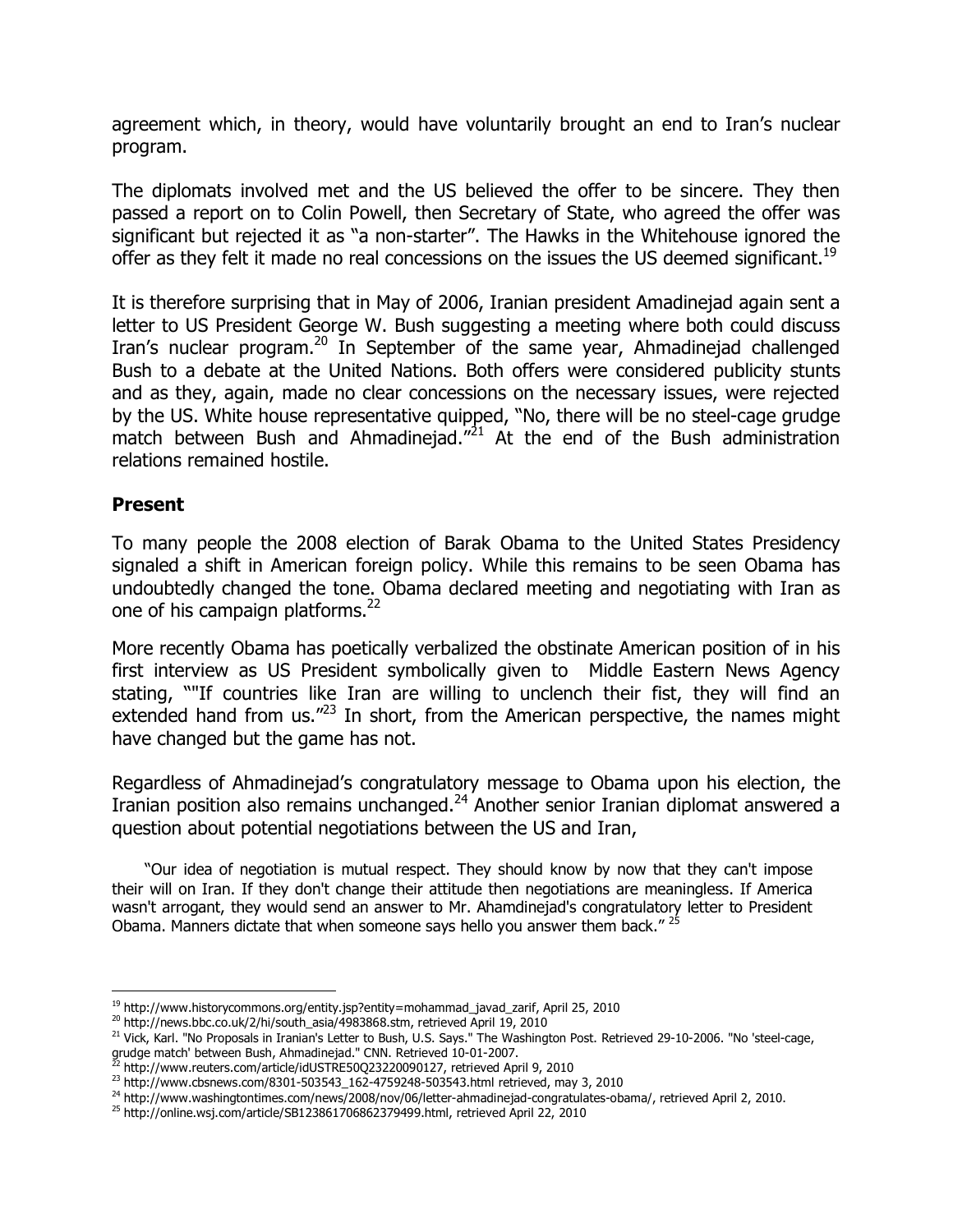From their perspective, Obama's election has not brought any apparent changes in policy or behavior as well.

### **Analysis**

 $\overline{a}$ 

In light of the long past and repeated, albeit half-hearted, attempts to establish a dialogue one must ask why these two nations have remained so hostile. The answer lies less in the past as one might think. In the case of Iran it is a matter of path dependency and ambiguity. For the US it's a matter of not backing down and surrendering a powerful position. In both cases, a lack of trust is a central theme.

In Iran, anti-Americanism has become such an integral part of policy that changing course is nearly impossible. The Islamic Republic was founded upon a perception of American aggression and perpetuating that perception of aggression is key to the regime's legitimacy. As long as tensions between with the US remain, the Islamic Regime has legitimacy and power. As Robert Litwak has observed,

 "Hostility to the US has been a central plank of the revolutionary platform and sometimes appears to be the Revolution's only platform Deprived of this, radicals would have to devise another enemy, another excuse, or possibly even a program…Normalization implies that Iran would be a country like any other, losing its Revolutionary mission. The more pragmatic Iran becomes, the less ideology will exercise a hold on its citizens. The clerical regime would then lose its power and control over the country."<sup>333</sup>

Further, the internal mechanisms of the Iranian government means that foreign policy goals are always subordinate to domestic political wrangling. The underlying problem, says Ray Takeyh of the Council on Foreign Relations, is,

 "There's been a breakdown in the country's foreign policy machinery. Iran doesn't have a foreign policy right now. It has domestic politics, and its foreign policies are just a sporadic expression of that. It's not sinister; it's not duplicitous; it's just incompetent."<sup>26</sup>

In this regard, not knowing who is calling the shots and when makes diplomatic relations elusive leaving America unable to engage Iran with effective diplomacy.

Furthermore, in terms of international relations, Iran's position and demands can be described as ambiguous. For example, Iran has, on many occasions, provided list of grievances requiring apologies such as the 1953 coup, the *Vincennes* incident and the Iran Iraq War. However, as mentioned, the US has on occasion already publicly apologized, expressed regret or provided compensation for such incidents. For example, in 1996 a 61.8 million dollar settlement was reached under the International Court of

<sup>&</sup>lt;sup>26</sup> http://articles.latimes.com/2009/nov/01/opinion/oe-mcmanus1, retrieved April 3, 2010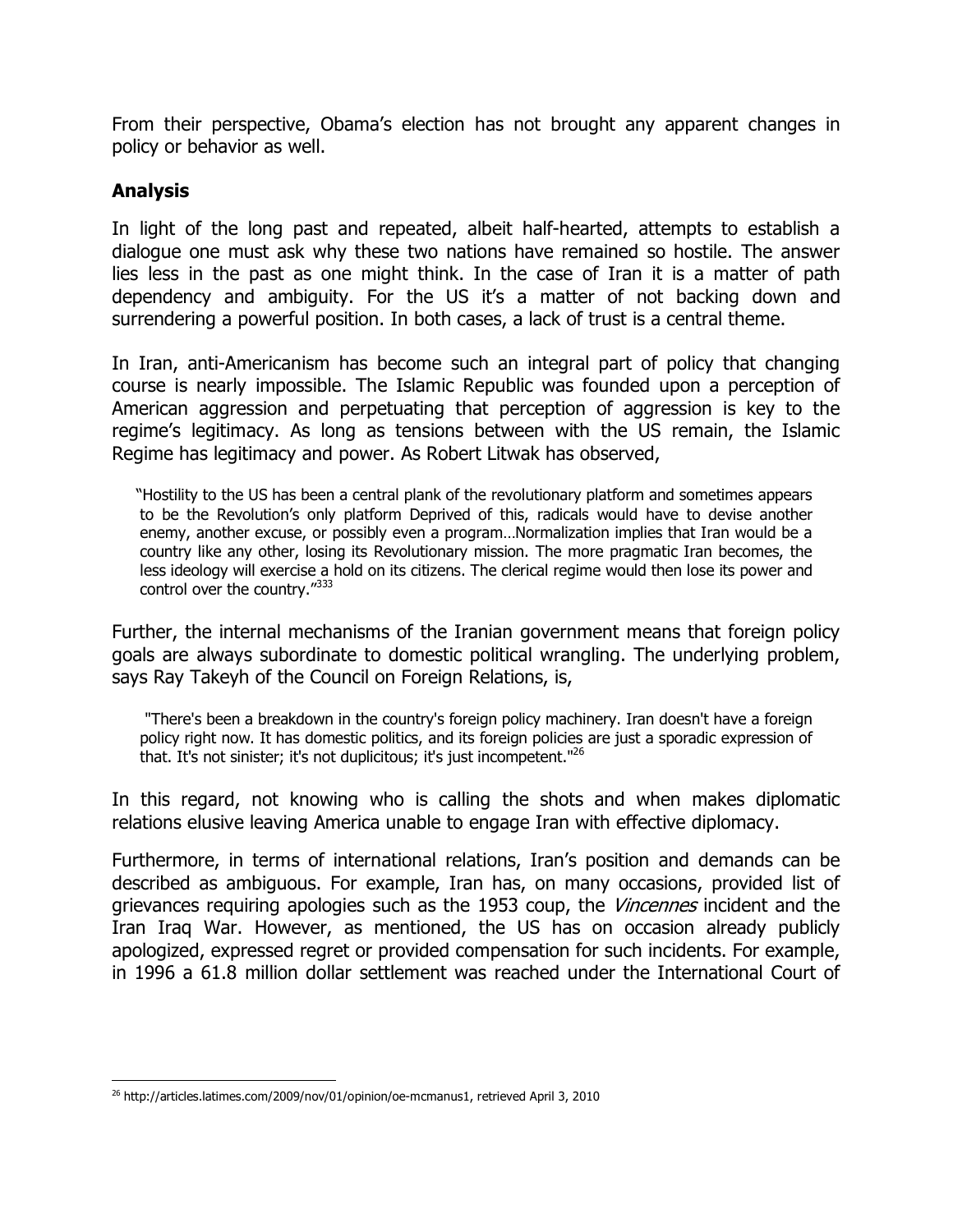Justice regarding the Iran Air tragedy yet Iran still demands an apology and reparations.<sup>27</sup>.

Making matters more complicated, the Iranian government often objects to matters that have little bearing on international relations. For example, in the Hollywood film The Wrestler an actor portraying a professional wrestler destroys an Iranian flag during a show. The Iranian government has objected to this calling it 'psychological warfare', a somewhat odd accusation considering the government sponsored anti-American propaganda that permeates much of Iranian society.<sup>28</sup> This idiosyncratic approach to foreign policy seems to be a legitimate, perhaps contrived, obstacle to an effective dialogue between the two nations.

On the other hand, the United States seems to be asking a great deal from Iran with very few guarantees. The disagreement over Iran's nuclear program is an excellent example of this dynamic. The Islamic Regime has sensibly framed the nuclear issue as a national issue, in short, linking a nuclear program to national sovereignty. If the US is expecting Iran to surrender its nuclear program, it might be waiting a long time. Should Iran surrender its nuclear program, what guarantees do they have that such a move will be reciprocated? To solve this dilemma the US should, and is, seek sanctions in the United Nations. This would have the twofold effect of increasing the pressure on Iran as well as providing a mechanism for removing those sanctions once Iran has complied.

### **A Case for Cultural Diplomacy**

In light of these dilemmas, one could suggest cultural diplomacy as an excellent tool in reestablishing relations. Cultural Diplomacy revolves around the themes of dialogue, understanding and trust, all lacking elements n Iran-US relations.<sup>29</sup> However, between the citizens of each nation, feelings are far less belligerent. Recent polls show that 50% of Americans support establishing a dialogue with Iran while slightly more Iranians, 61%, support negotiations without preconditions. A further 73% of Americans supports the use of diplomacy to solve issues with Iran. $30$  Therefore, one must ask, "What are the real stumbling blocks to renewed relations?" At the Governmental level, renowned US-Iranian relations expert Dr. Houshang Amirahmadi summarizes it this way, "The gravest problem between Iran and the West is this issue of distrust between the two sides."31

It would appear then that the political leaders and diplomats have too far entrenched themselves in their respective positions to allow for the flexibility required. Athletes, artists and students do not have these limitations and would represent the ideal cultural ambassadors.

 $\overline{a}$ 

<sup>27</sup>http://news.google.com/newspapers?nid=1955&dat=19960223&id=wBoiAAAAIBAJ&sjid=lqYFAAAAIBAJ&pg=2821,3342625, retrieved April 2, 2010

<sup>28</sup> http://www.telegraph.co.uk/culture/film/3740936/Hollywood-film-The-Wrestler-insults-Iran.html, retrieved, May 19, 2010

<sup>&</sup>lt;sup>29</sup> http://www.culturaldiplomacy.org/index.php?en\_abouticd, retrieved March 12, 2010

<sup>30</sup> http://www.angus-reid.com/issue/C18/, retrieved April 15, 2010

<sup>31</sup> http://www.gozaar.org/template1.php?id=1276&language=english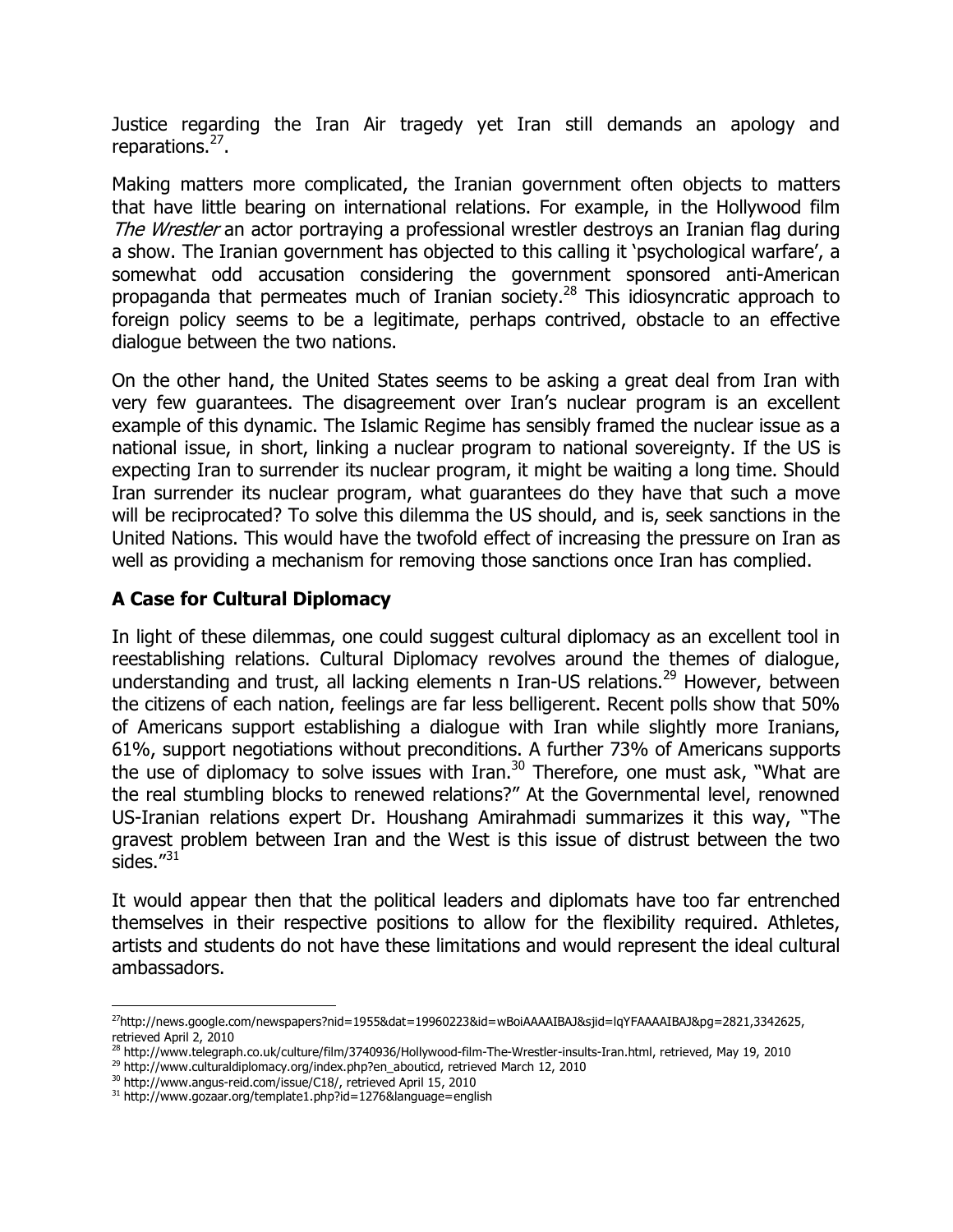In this regard, the cultural exchanges initiated under the Clinton/Khatami administrations have borne fruit. Take the case of Hamed Ehadadi as an example. Ehadadi is an Iranian basketball player who visited the US on a State Department sponsored athletic exchange. While there he was noticed by National Basketball Association talent scouts who offered him a position on the Memphis Grizzlies Basketball team.<sup>32</sup> Doing so was not easy as entering into contracts with Iranian nationals is prohibited under US sanctions regime, an example of the ability of private citizens to achieve where politicians cannot. Since joining the NBA, Ehadadi has served as a cultural ambassador and even meeting and shaking hands with an Israeli NBA player Omri Casspi.

Another example is the frequent Greco-wrestling exchanges between Iran and the US that were also begun during the Clinton-Khatami period. These exchanges have gone a long way in simply establishing a dialogue upon which to foster understanding. During the exchanges, both Iranians and Americans take advantage of the off-mat time to meet their foreign counterparts and learn more about each other's respective cultures. After a recent competition in 2007, member of the Iranian Junior Wrestling delegation, Abbas Ali Genii said, "this program has changed my outlook on the United States. I really felt the spirit of cooperation and friendship".<sup>33</sup>

Yet athletics aren't the only thing that can unite Iranians and Americans. In March of 2010, an American film delegation of actors and producers visited their Iranian counterparts.<sup>34</sup> The visit was not without controversy, as Ahmadinejad's cultural advisor demanded the delegation first apologize for negative depictions on Iran in American movies. Regardless, Hollywood Producer Sidney Ganis described the focus of his trip to Iran this way, "To communicate with our fellow filmmakers....to meet, talk to, express, visit with, understand the problems of Iranian filmmakers, and express to them universal problems of filmmaking and just generally exchange ideas." When asked about future possibilities of cooperation Ganis replied, "Well, we're ready to go, filmmakers to filmmakers. That's why we're here. We're open; the Iranian filmmakers are also open, to even more mutual dialoque."<sup>35</sup>

In closing, few nations have maintained their mutual animosity as Iran and the US have. Simply having conflicts is not a good enough explanation for thirty years of bitterness. Russia and Germany have cordial if not good relations; two of America's strongest allies, Japan and Germany were at one time mortal enemies of the US. Something lies at the heart of the US-Iran issue. This study suggests that internal Iranian politics have combined to create a dynamic where re-establishing US relations amounts to political suicide as leader after leader use an anti-American slant to slander opponents. Additionally, the regime in Iran uses the threat of American intervention to maintain its control over many of its people.

l

<sup>34</sup> http://latimesblogs.latimes.com/babylonbeyond/2009/03/a-delegation-of.html, retrieved march 23, 2010

<sup>32</sup> http://www.nba.com/grizzlies/news/grizzlies\_sign\_hamed\_haddadi-080828.html, retrieved April 15, 2010

<sup>33</sup> http://exchanges.state.gov/sports/envoy/takhti.html, retrieved march 12, 2010

<sup>35</sup> http://latimesblogs.latimes.com/babylonbeyond/2009/03/a-delegation-of.html